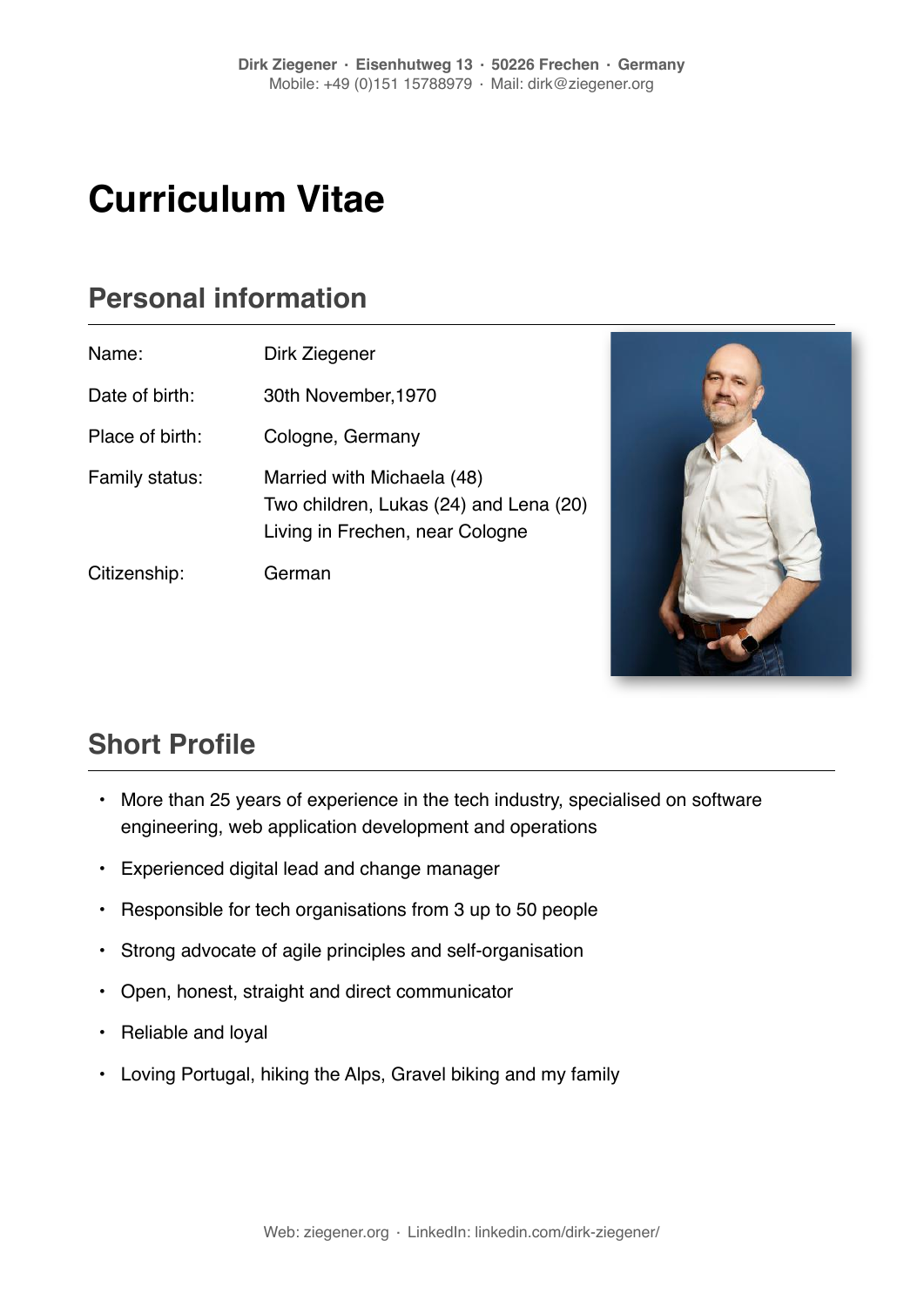### **Employment History**

### 02/2018 - today

### **Studitemps GmbH / jobvalley**

*Vice President Engineering & Technology (until 05/21: Head of Development & IT)* 

*Since February 2018 I lead the engineering department of Studitemps. We build the leading digital platform for flexible work in Germany. With a strong and mature agile mindset, our seven teams build customer-centric solutions for academics, corporate customers and our internal staff. Our tech stack includes Elixir, Ruby, Flutter, React, Heroku, Gatsby and much more. Following the DDD principles, we established a network of independent domain-bound services as our main architectural approach and invest heavily into ML-based matching algorithms.*

### **Responsibilities:**

- Growing the engineering department from two to seven teams while preserving a culture of self-organisation and autonomy within the product teams
- Successful replacement of the companies' main legacy software system with a modern (Micro)service architecture
- Successful implementation of a data-driven culture and establishment of a data team which later became the Data & Analytics department
- Creator and driver of the companies' overall digital strategy and long-term vision as part of the senior management team
- Establishing a professional mobile development unit for iOS and Android using the hybrid development framework Flutter
- Successful establishment of a remote-first work environment and internationalisation of the engineering department
- Key impetus for company-wide transformation and change initiatives to establish a higher level of business agility, a data-driven culture and more cross-functional collaboration throughout the company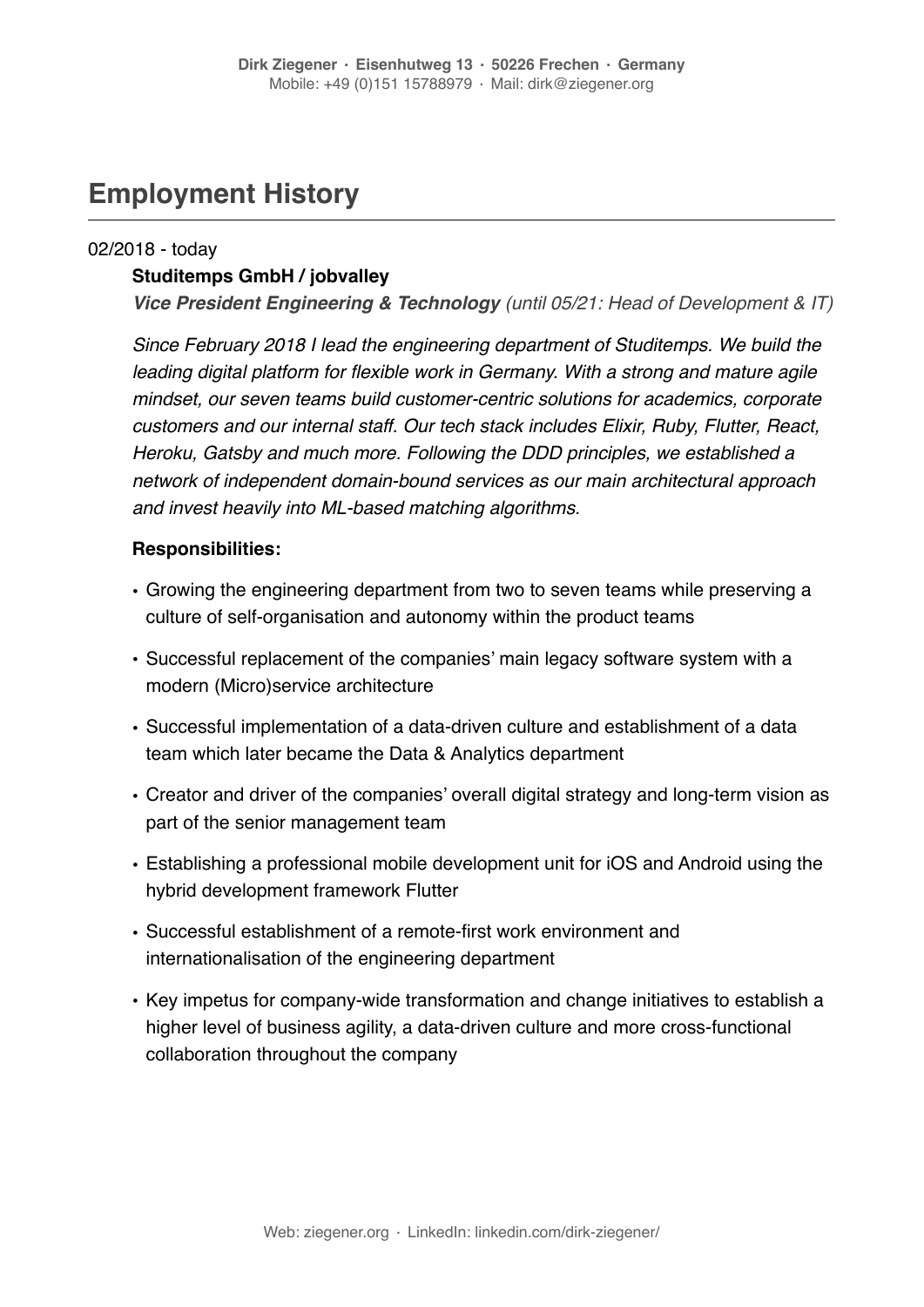### 08/2014 - 01/2018

### **ETECTURE GmbH**

### *Operations Director*

*From Summer 2014 to January 2018 I established and managed the ETECTURE office in Düsseldorf. With a team of highly skilled consultants and engineers we supported our clients in all stages of their digital projects: Digital Strategy, Consulting, Conception and Implementation. We worked on global projects with international clients in France, Sweden, UK and Switzerland.*

### **Responsibilities:**

- Management of the establishment of the ETECTURE office in Düsseldorf
- Financial responsibility for all business activities at ETECTURE Düsseldorf
- Managing staff and building up a team of developers and project managers
- Setting up a strategic specialization in Drupal / Symfony
- Business Development, New Business
- Account management
- Technical consulting of clients and agencies
- Project management (agile and classic)
- Steering of Offshore team in Indonesia
- Working in projects for Nestlé Germany, EHI Retail Institute, Provinzial Insurances, auxmoney, Nestea, Ogilvy Germany, Audi Switzerland, Roche UK in different roles

### 09/2012 - 07/2014

### **ETECTURE GmbH** *Process Master*

*For my next career step it was obvious to me that I wanted to work in an agile company. After all I learned about Agile, I wanted to find a position in a company which was also believing in the agile ways of managing software development. I did not plan to end up in Frankfurt but the position as Process Master at ETECTURE was so interesting that I started to commute by train every day. ETECTURE was a*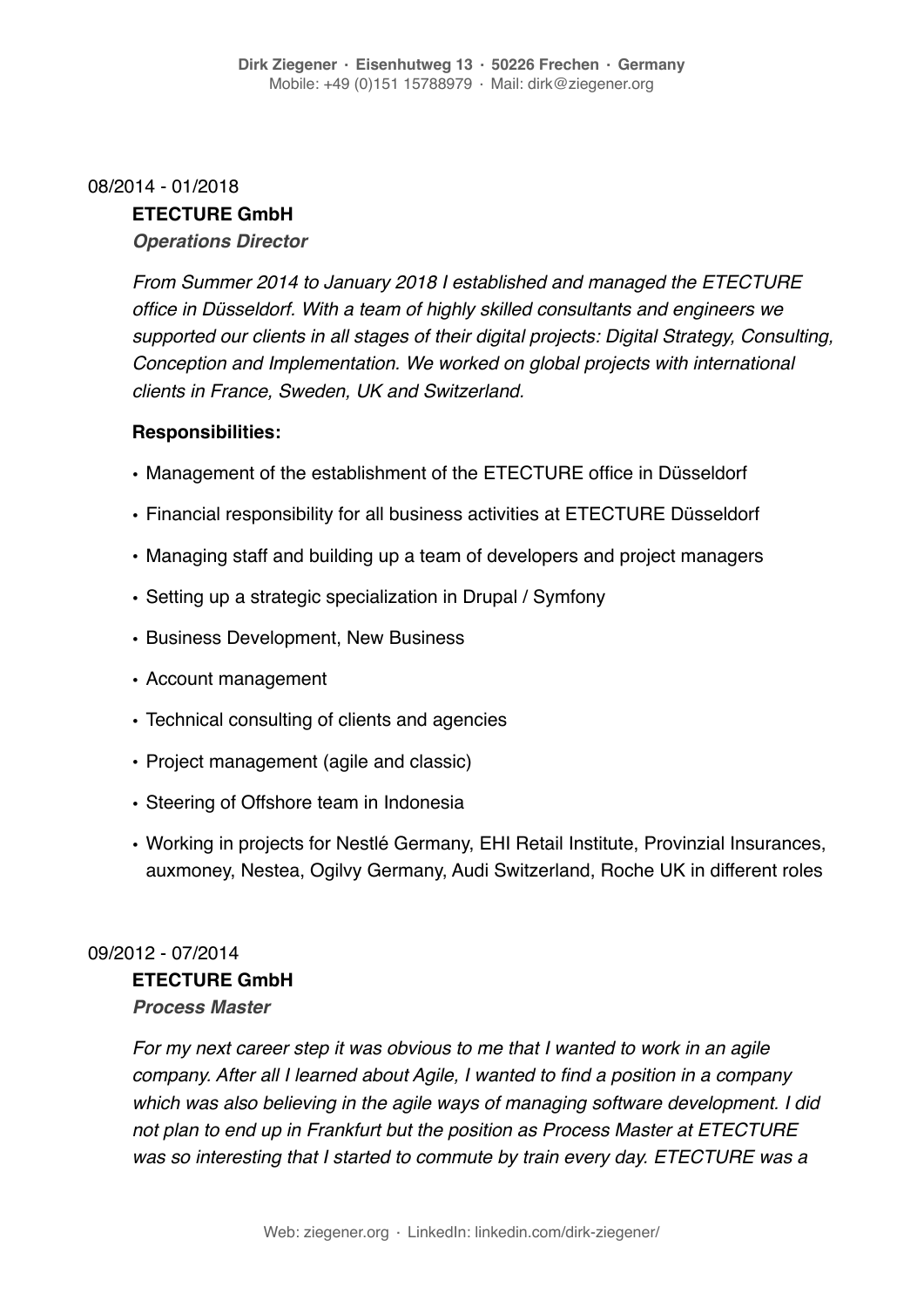*network organization at that time and each team was a self-organized business entity run by a Business Owner and a Process Master. Within this business entity there were multiple project teams. We built large-scale software solutions for huge clients like BMW, ING or Nestlé, often in close collaboration with the Ogilvy&Mather agency network.* 

### **Responsibilities:**

- Agile project management / Scrum Masters in different teams and software development projects using Java J2EE and PHP for clients such as BMW AG, BMW USA, BMW Financial Services, Techem Energy Services GmbH, EKZ Library Service GmbH, OgilvyOne or Bayer HealthCare
- Unit lead with staff responsibility as "Process Masters" for more than 20 employees from different disciplines
- Coaching of agile software development methods (Scrum, Kanban) and agile contract models
- Conducting workshops and lectures on topics of agile software development, testing (TDD, BDD) and agile contracts
- Responsibility for internal IT infrastructure projects in the role of Product Owner
- Responsibility for internal software development project as Product Owner

### 07/2008 - 04/2012

**Caroo GmbH** (Media Ventures spin-off) *Head of Development and Technology*

*After being successfully spun off into a separate company, I continued to be responsible for the development of one of the largest marketplaces for used cars in Germany,* [pkw.de](http://pkw.de)*. Together with a fantastic team of young and hungry developers I built multiple platforms as an ecosystem for buying and selling cars using Ruby on Rails, MongoDB, Scrum, Extreme Programming, Canberra, TDD, BDD and Continous Delivery (CI/CD).*

### **Responsibilities:**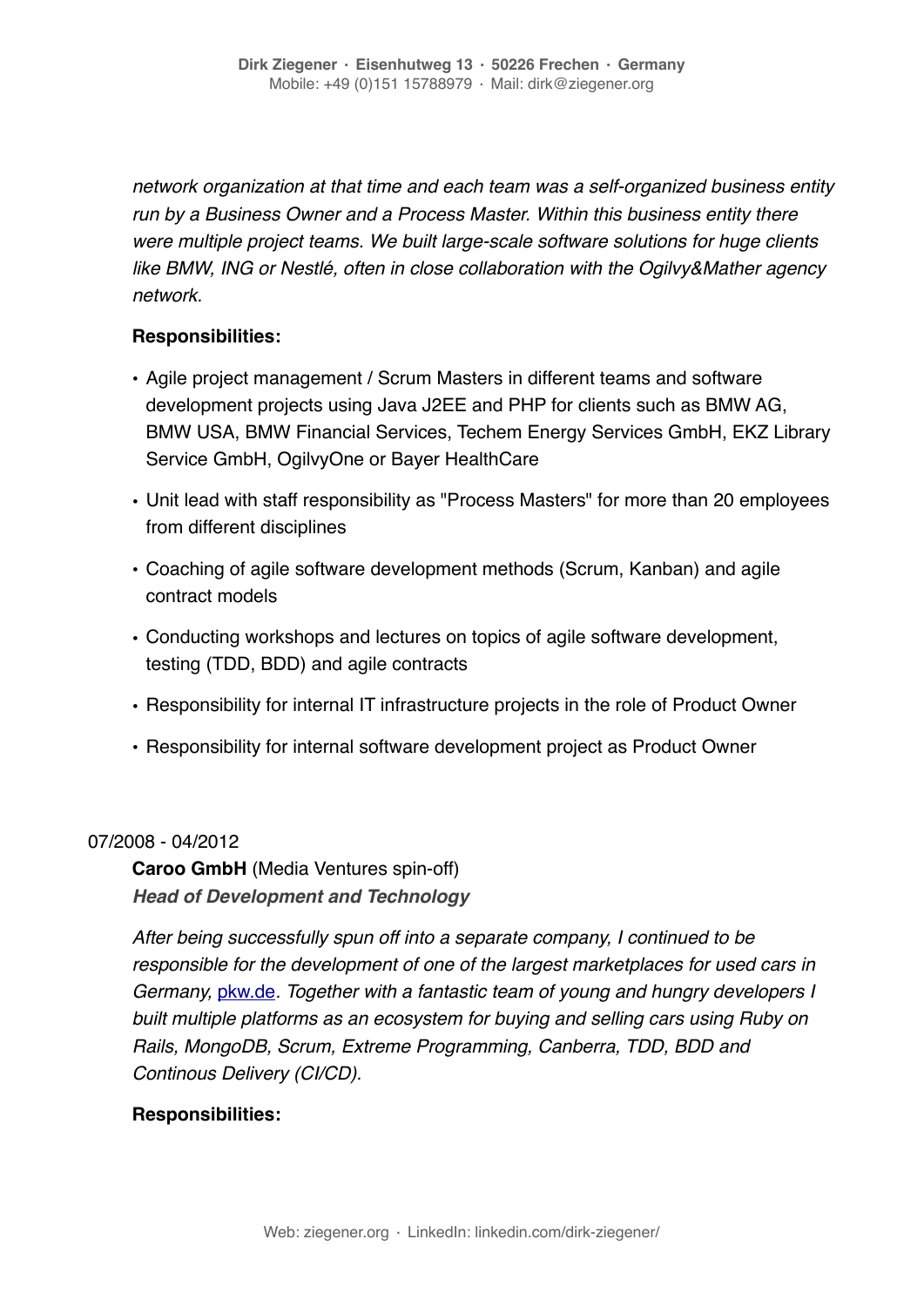- Technical responsibility for the development and operations of multiple web applications written in Ruby on Rails: pkw.de (online car marketplace), gehts-nochbesser.de, autotest.de (car rating platform), caroo.de (car configuration system).
- Project lead / Product owner for internal technical projects (CRM system, billing service, Data import service)
- Business process analysis
- Implemented Scrum and Kanban
- Agile practitioner and Scrum Master
- Responsible for a team of up to 10 developers and system administrators.
- Implemented a SOA and Continuous Deplyoment at [pkw.de](http://pkw.de)
- Contract negotiations with external partners
- Led an Offshore outsourcing team in Indonesia
- Head of internal IT: Setting up of an external call center for 25 call agents located in Essen, Germany.

#### 01/2007 - 06/2008

### **Media Ventures GmbH**

*Technical Project lead pkw.de*

*Technical project management for multiple digital platforms from the Mediaventures portfolio: Starting with the dating platform neu.de, I quickly took over responsibility for the next-gen car marketplace pkw.de. I also supported the travel platform weg.de for a while.*

### **Responsibilities:**

- Project management of external development companies.
- Building up of internal development team for pkw.de.
- Implementation of XP practises.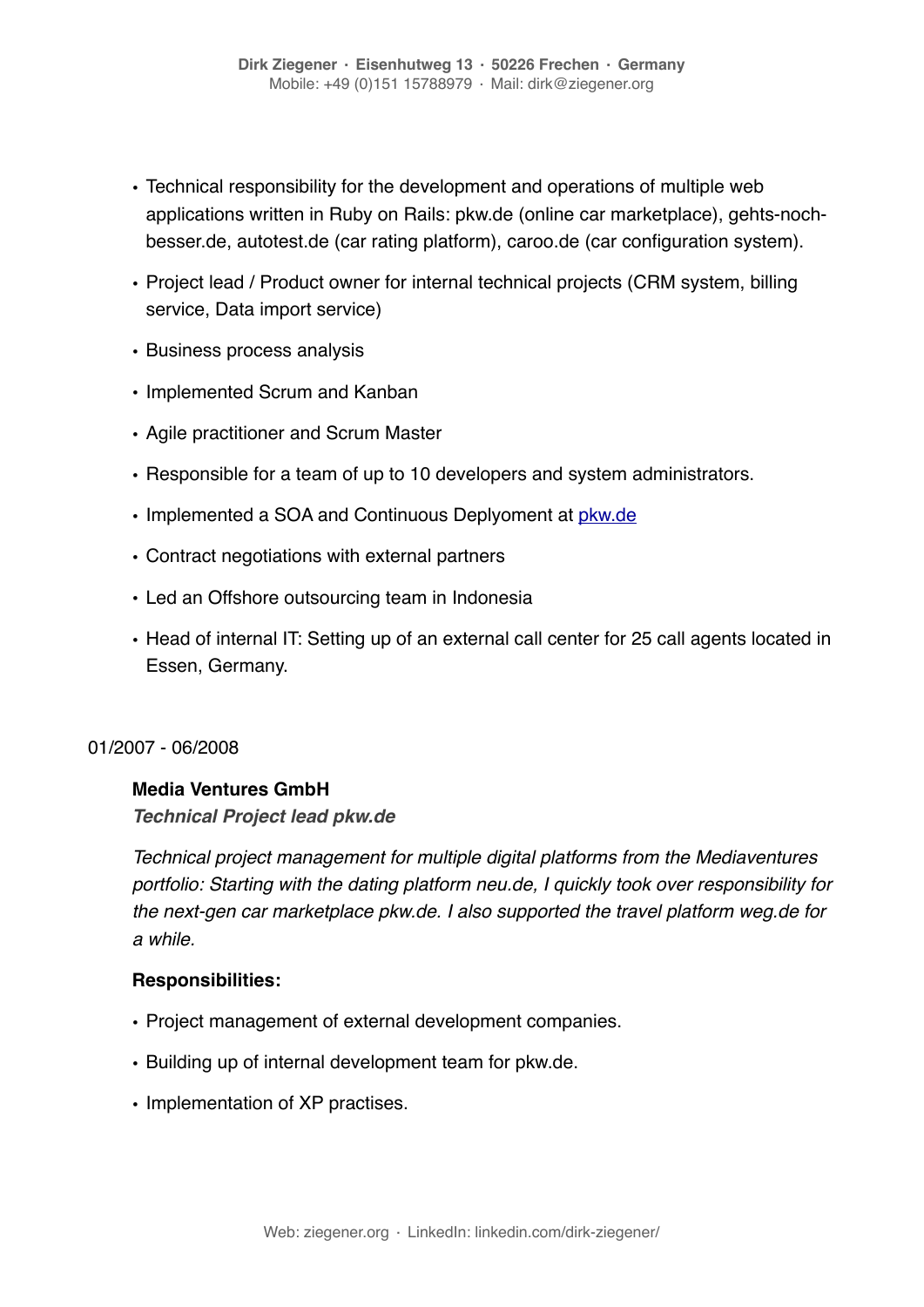• Interim technical project manager for Typo3 based travel website weg.de.

### 04/2004 - 12/2006

### **vierzwovier GbR**

*Founder and CEO*

### **Responsibilities:**

Customer acquisition, proposals, pricing, conception, project management, requirements analysis, Software development

### 01/2002 - 06/2003

### **Motena AG**

### *Co-Founder*

*While working at NET communications, I founded a startup which was far ahead of its time. In 2002 I was part of the founding team and built Germany's first online car dealership. I was responsible for the entire technology behind the platform and did all the programming of version 1. In the end I was not bold enough and missed the chance to completely jump on board. I left, Motena grew, moved to Berlin and later was sold to the Weller Group.* 

### 07/1997 - 04/2004

### **NET communications GmbH**

*Partner & Team Lead Software-Development*

*In 1997 I joined NET communications, an early online agency founded in Cologne,*  and quickly became a partner. My first mission was to connect the LAN of our small *office to the internet using a dial-up connection on a proxy PC. Suddenly everybody was able to access the internet. Magic!* 

*I developed static websites, learned PHP and SQL to write 'dynamic' webpages, created web designs, became a project manager and team lead. We were more than just a company. We were friends and the possibilities seemed to be endless. Projects quickly became bigger. We cooperated with the DSF, later Sport1, created the official website of the ice hockey world championship for the IHWC and wrote the first prototype of Maxdome - a visionary video streaming platform of the Kirch Group. We built our own products like Forvita, a health platform, and developed one of the first*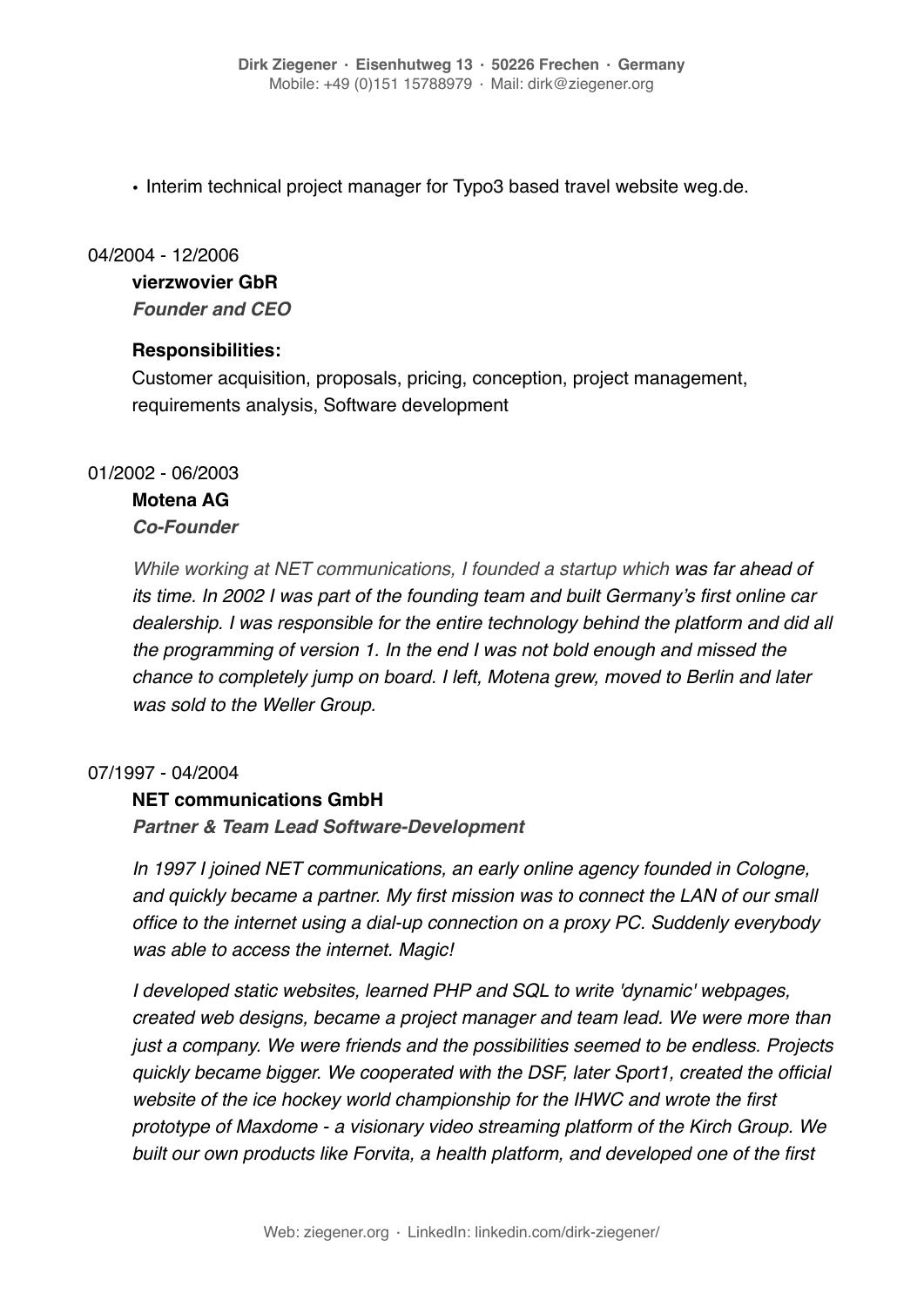*online pharmacies in Germany. 9/11 and the DotCom crash ended this wonderful era painfully.* 

### **Responsibilities:**

Project management, requirements analysis, software development

#### 07/1996 - 07/1997

### **CCE Systemhaus GmbH**

*Web developer*

*Running a business in an industry that doesn't exist yet wasn't easy and I needed money. So I took the opportunity to start as a Web Developer at CCE in Osnabrück, which was part of the Matzner Group. They owned a super-fast leased line and tried to identify new business ideas in the field of websites and the internet. There I met Heiner, a skilled Linux expert who taught me everything I needed to know about networking protocols and UNIX servers.*

#### 02/1994 - 02/1996

#### **Creative Web**

*Founder, Web developer*

*Creative Web was not only the first business I started - it probably was one of the first digital businesses at all in 1994. We taught ourselves to write HTML and FTP'd files to remote servers somewhere in the world. Voila - a digital agency was born. Marketing was done by letter (the real ones, on paper) by sending hundreds of them to every Newspaper, Magazine or Publishing Agency in Germany. TV Today took the bait and we built their web directory. Great time and a lot of lessons learned.*